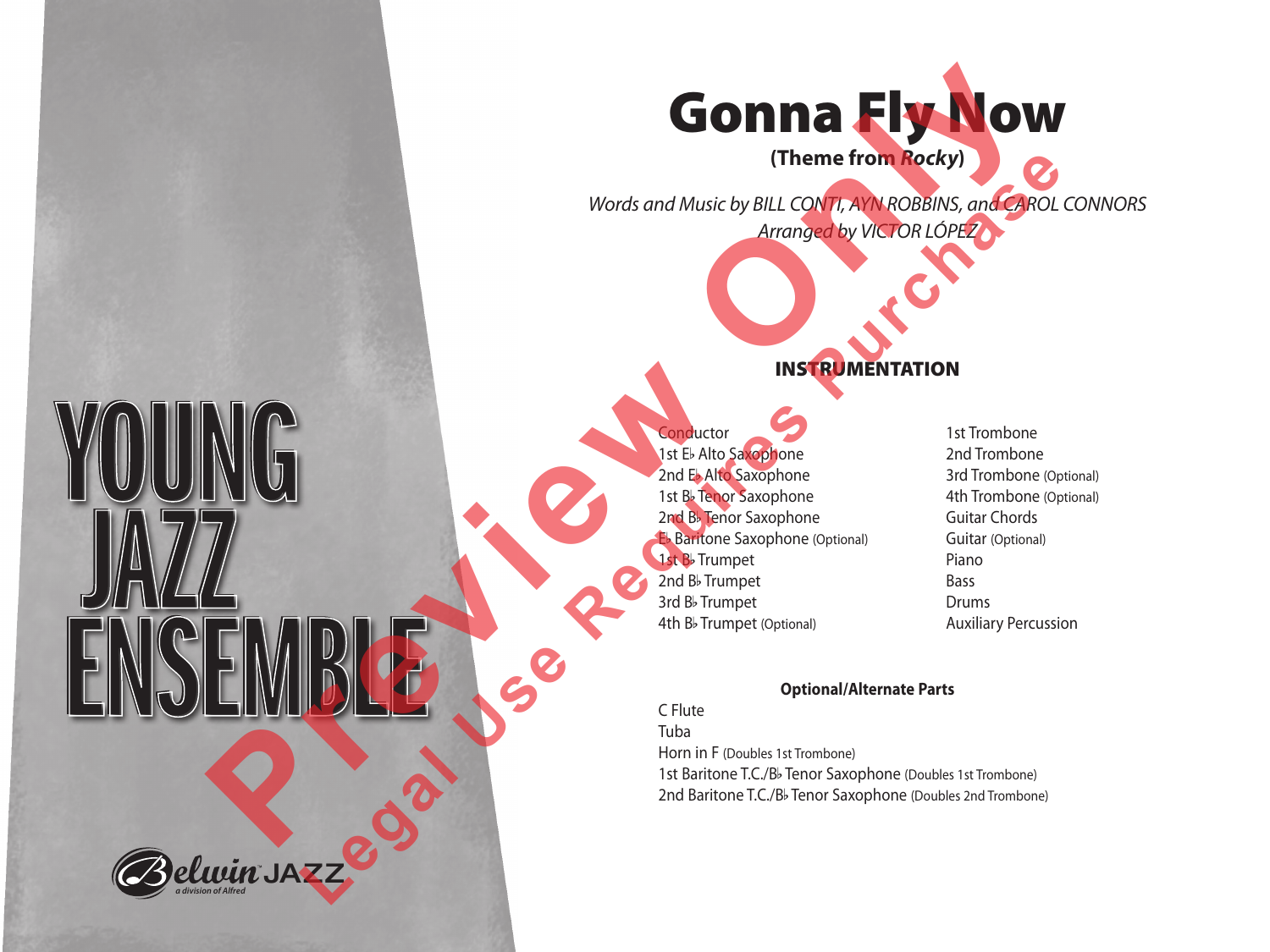#### **PROGRAM NOTES**

"Gonna Fly Now (Theme from *Rocky*)" is the theme song from the movie *Rocky*, composed by Bill Conti with lyrics by Carol Connors and Ayn Robbins, and performed by DeEtta Little. The song became part of American popular culture to reflect the triumph of main character, Rocky Balboa. The song is often played at sporting events. Trumpeter Maynard Ferguson, one of the few jazz musicians to find success in pop music, recorded a version of Bill Conti's "Gonna Fly Now," which became familiar as the theme for *Rocky*. Ferguson's recording reached No. 22 on Billboard's pop charts in 1977.

Walter "Maynard" Ferguson (May 4, 1928–August 23, 2006) was a Canadian jazz trumpet player and bandleader. He came to prominence playing in Stan Kenton's orchestra, before forming his own band in 1957. He was famous for being able to play accurately in the very high register, and for his bands which served as stepping stones for up-and-coming jazz talent.

Maynard Ferguson was one of a handful of virtuoso musician/bandleaders to survive the end of the big band era and the rise of rock and roll. He demonstrated a remarkable ability to adapt to the musical trends that evolved from the 1940s through the 2000s. Ferguson's albums show an evolution from big band swing, bebop, cool jazz, Latin, jazz/rock, fusion with classical and operatic influences. Through his devotion to music education in America, Ferguson was able to impart the spirit of his jazz playing and his amazing technique to scores of amateur and professional trumpeters during the many master classes he taught throughout his long career.

### **NOTES TO THE CONDUCTOR**

This arrangement is reminiscent of the Maynard Ferguson hit of the late '70s with the famous trumpet solo, but scored for the young player. Note that the harmonies (open fourths and major seconds) on this selection are a bit dense and consequently young musicians will have to get used to hearing them to play them in tune. The beginning is to be played triumphantly until the trumpets introduce the melody at measure 9. The accompaniment throughout the chart vacillates between the rock and disco styles which are so reminiscent of the '70s pop music. At the end of the trumpet solo, on measure 31, the 1st tenor is featured. Note that during this section the drum set player should be playing the authentic disco beat. You may have to work with the drummer to get the right open and closed sounds from the hi-hat. The background figures through measure 47 should not overpower the soloist. At measure 47, a suggested drum solo is written in the part but the player should be encouraged to make up his or her own solo within the style of the chart. At measure 55 the trumpet solo returns leading to measure 65 where it is played triumphantly until the end of the chart. **PROGRAM NOTES**<br>
arrange them considers, composed by Bill Continue in priori considers, and performance and considers, and performance and considers the sign is of the sign is determined to consider a considered Music and y alalos. The song is often played at sporting wents. Trumpeter Maynard Ferguscon,<br>
such is economics recording rescaled a vesion of BillDoom's Gomes Hamiltone (Exception 1977).<br>
2018-August 23, 2006) was a Canadian jazz t

As a former trumpet player, I was influenced by Maynard Ferguson and was a Maynard groupie. I have a picture with him at a "Midnight Madness with Maynard" concert at Gusman Hall in Miami. As a young player I used to (try) to play along with his records day after day.

Enjoy!

—Victor López



Victor López is a highly acclaimed educator, composer, arranger, and adjudicator. He holds music degrees from the University of Florida and Florida International University, with an Ed.D. in Educational Administration and Supervision. He has served as director of bands at the middle and senior high school levels and as an administrator in the Miami-Dade County Public Schools. He has recorded and performed with various artists and has appeared in numerous music videos. He has over 450 compositions/arrangements published as an exclusive composer, Publishing Co.

**Victor** López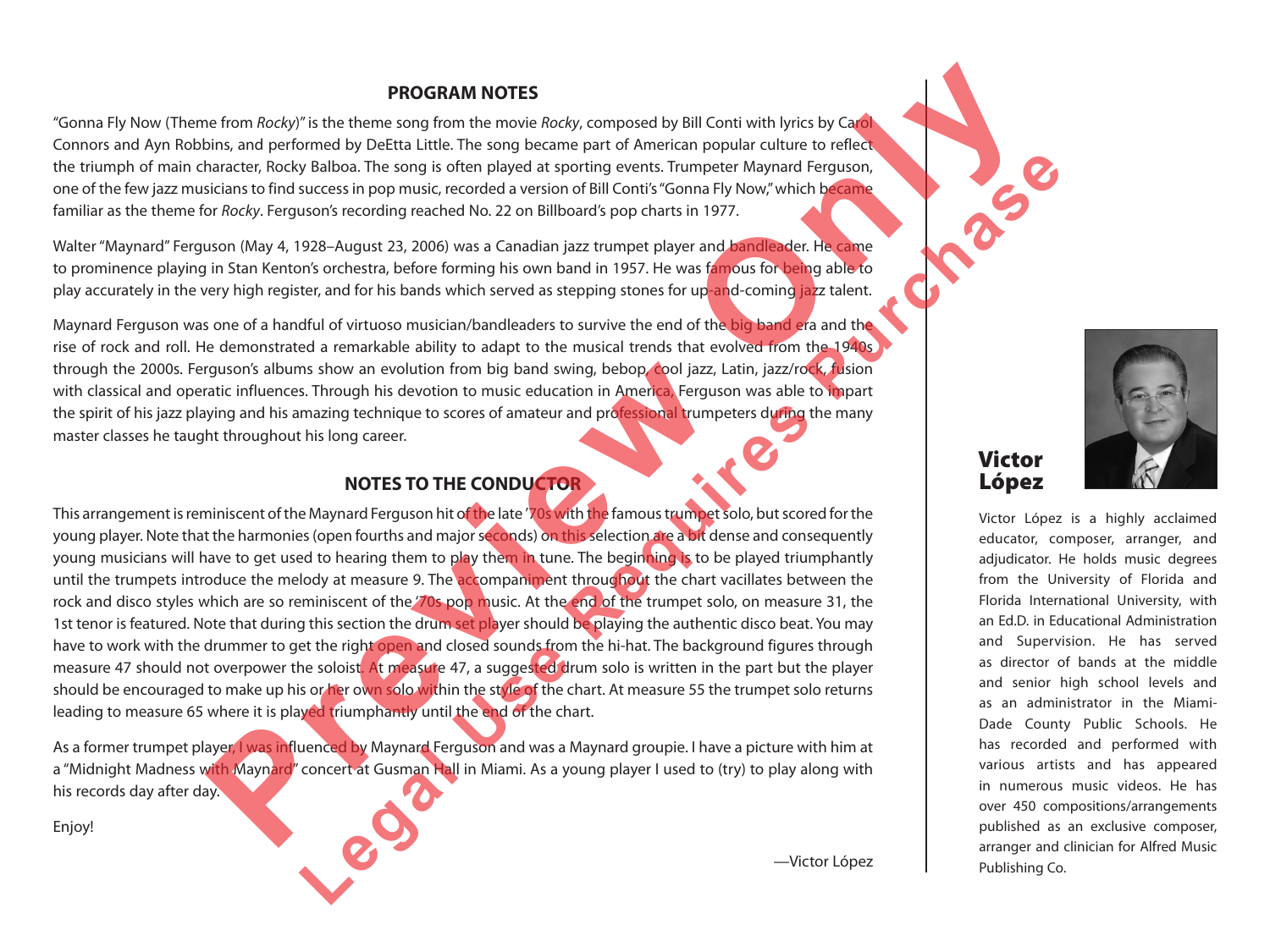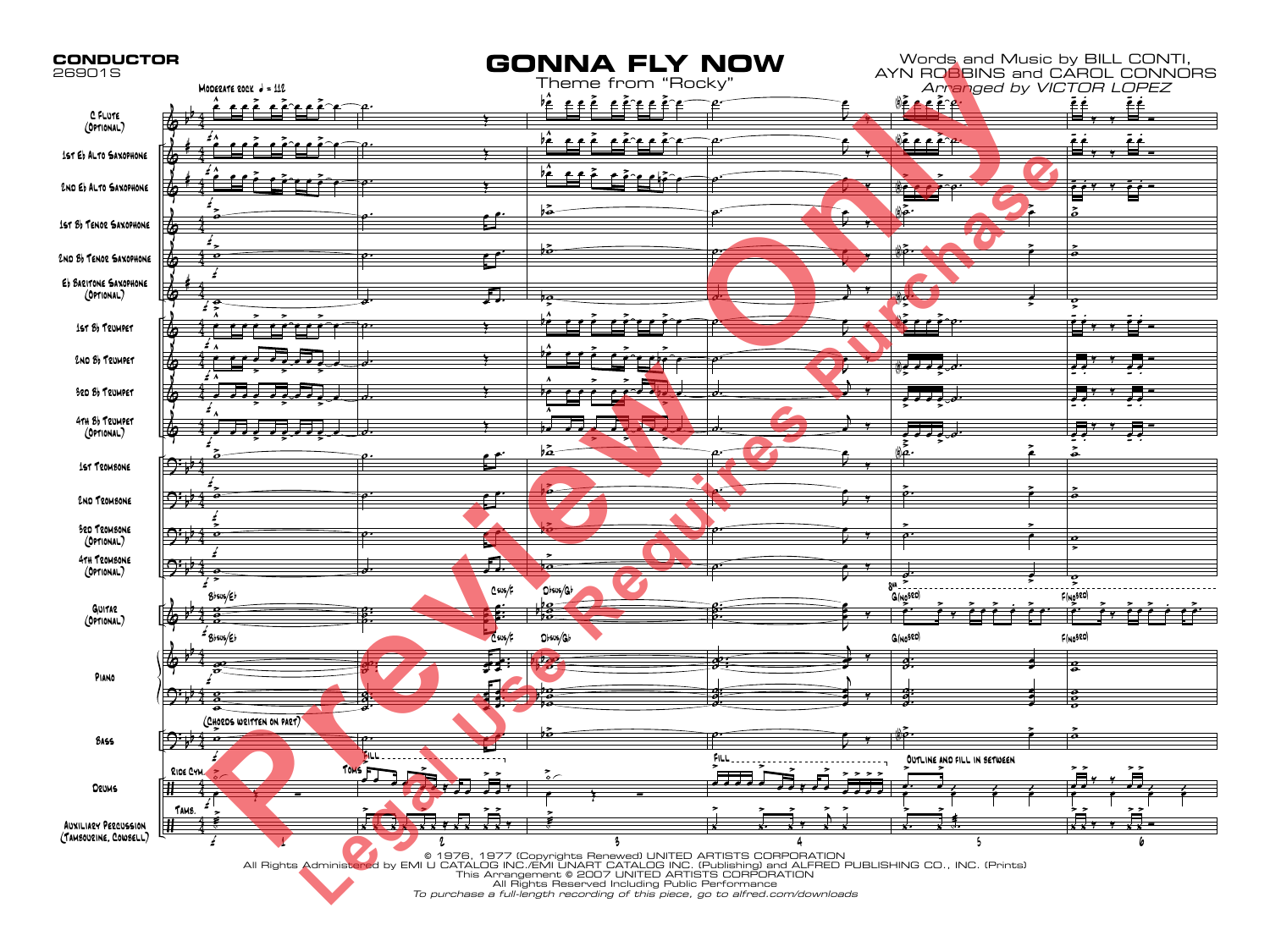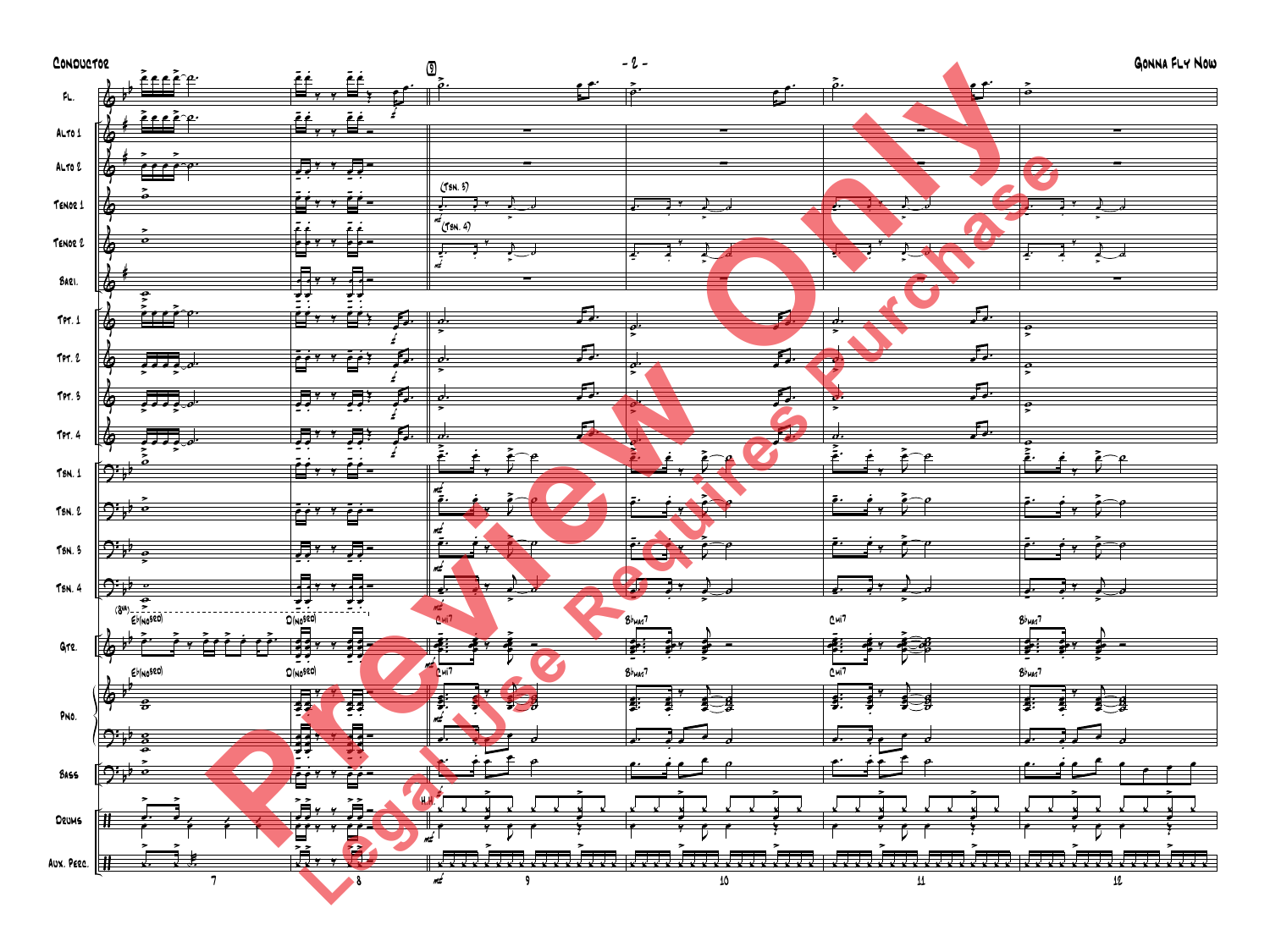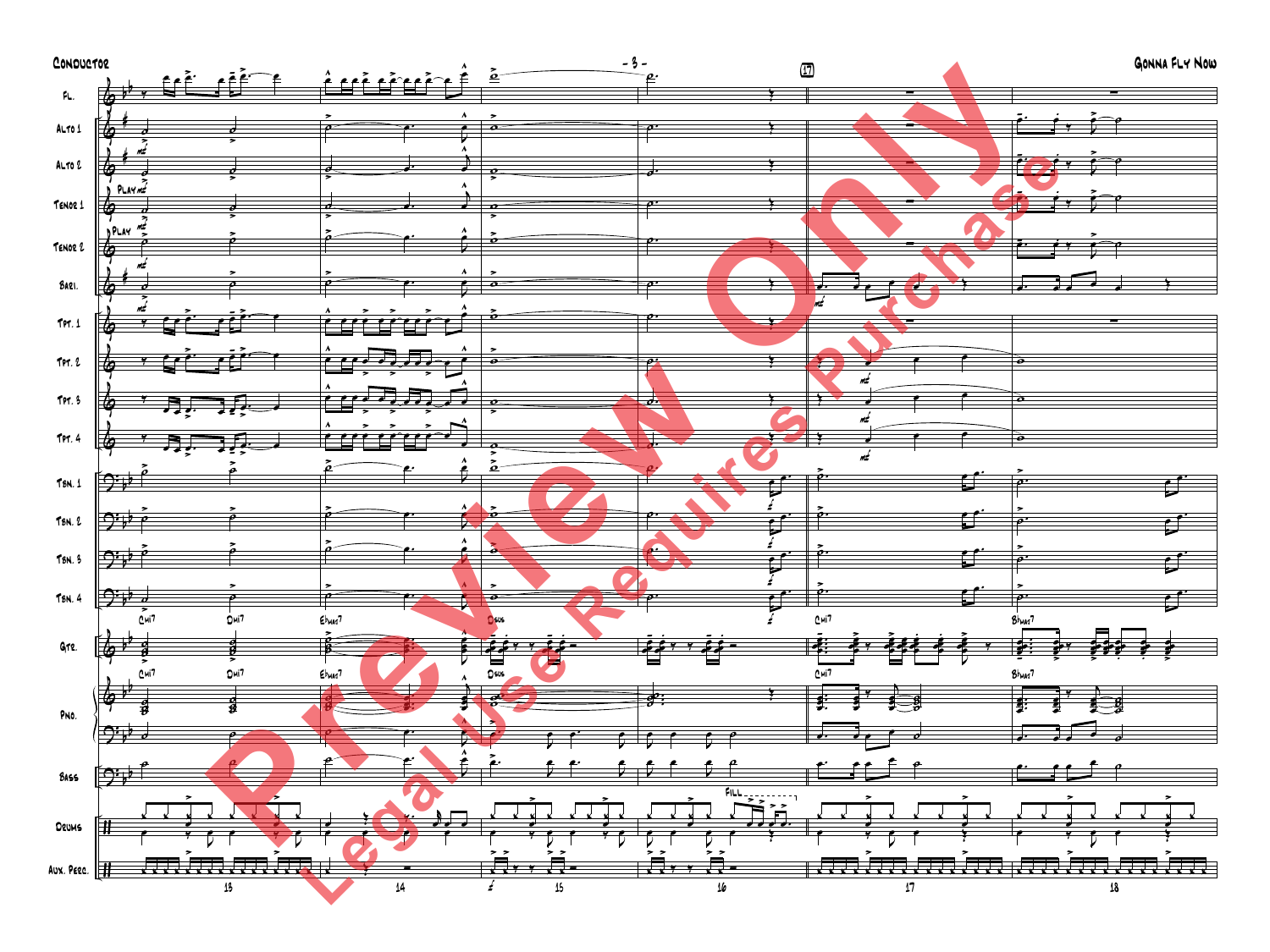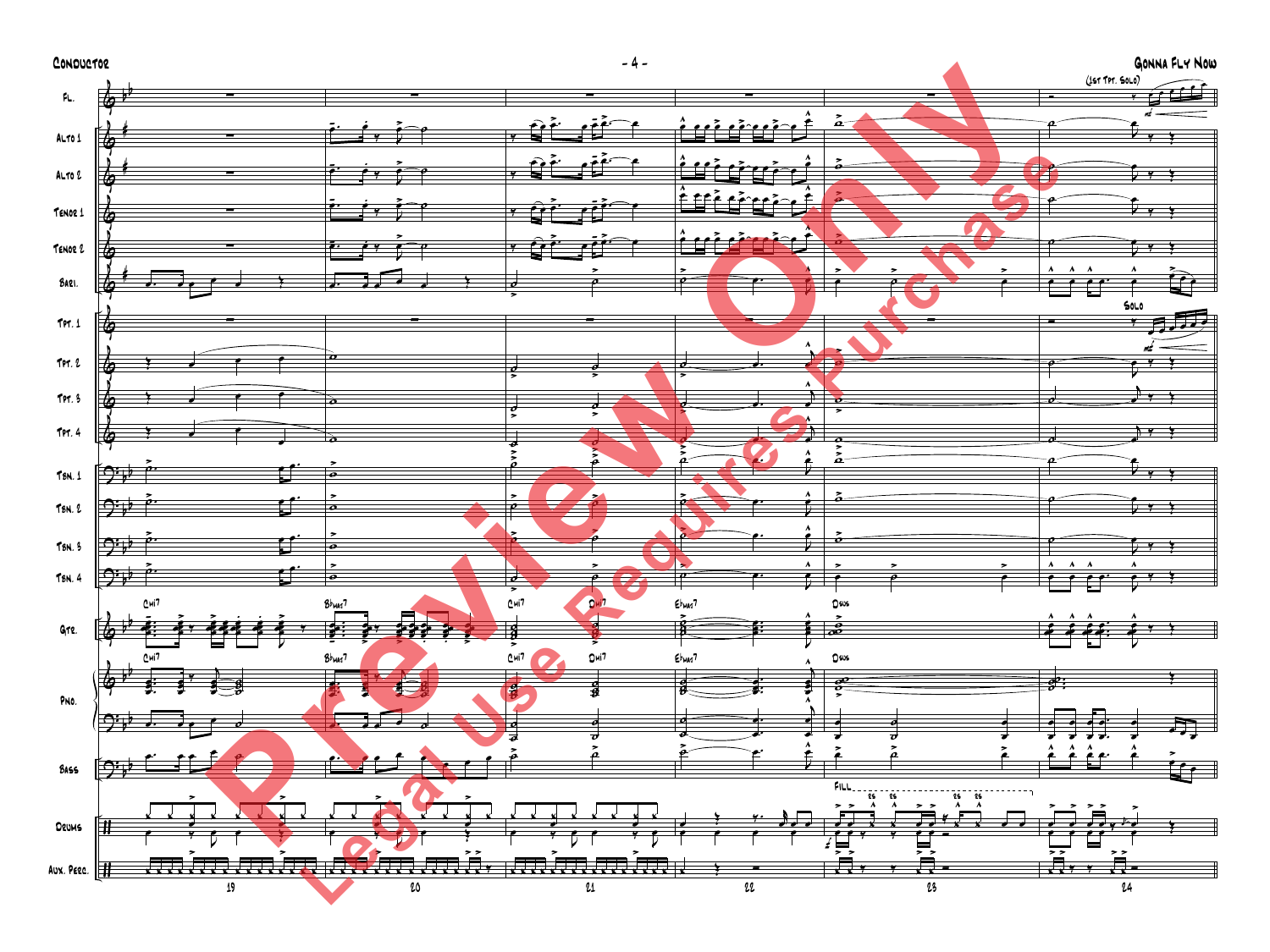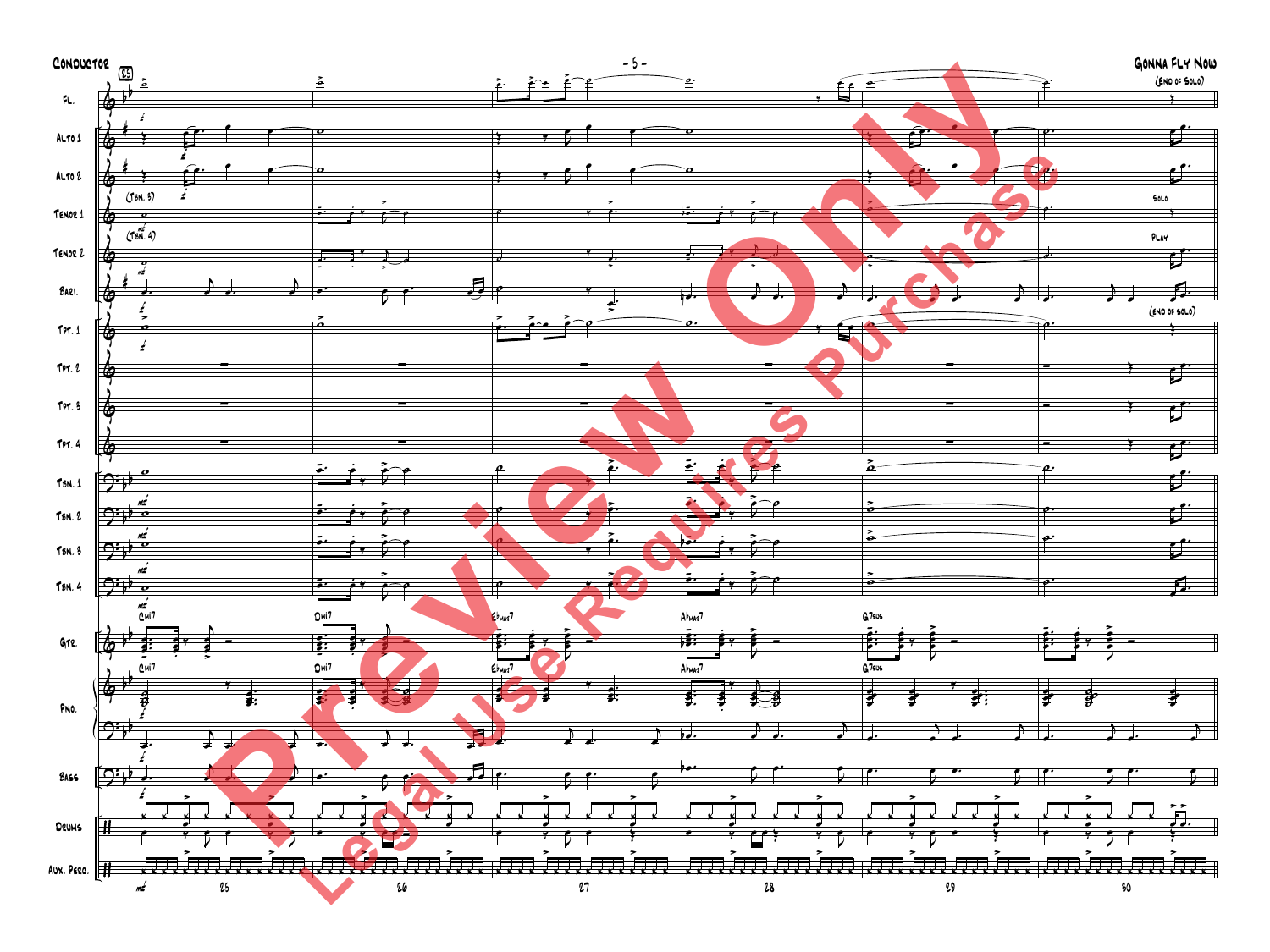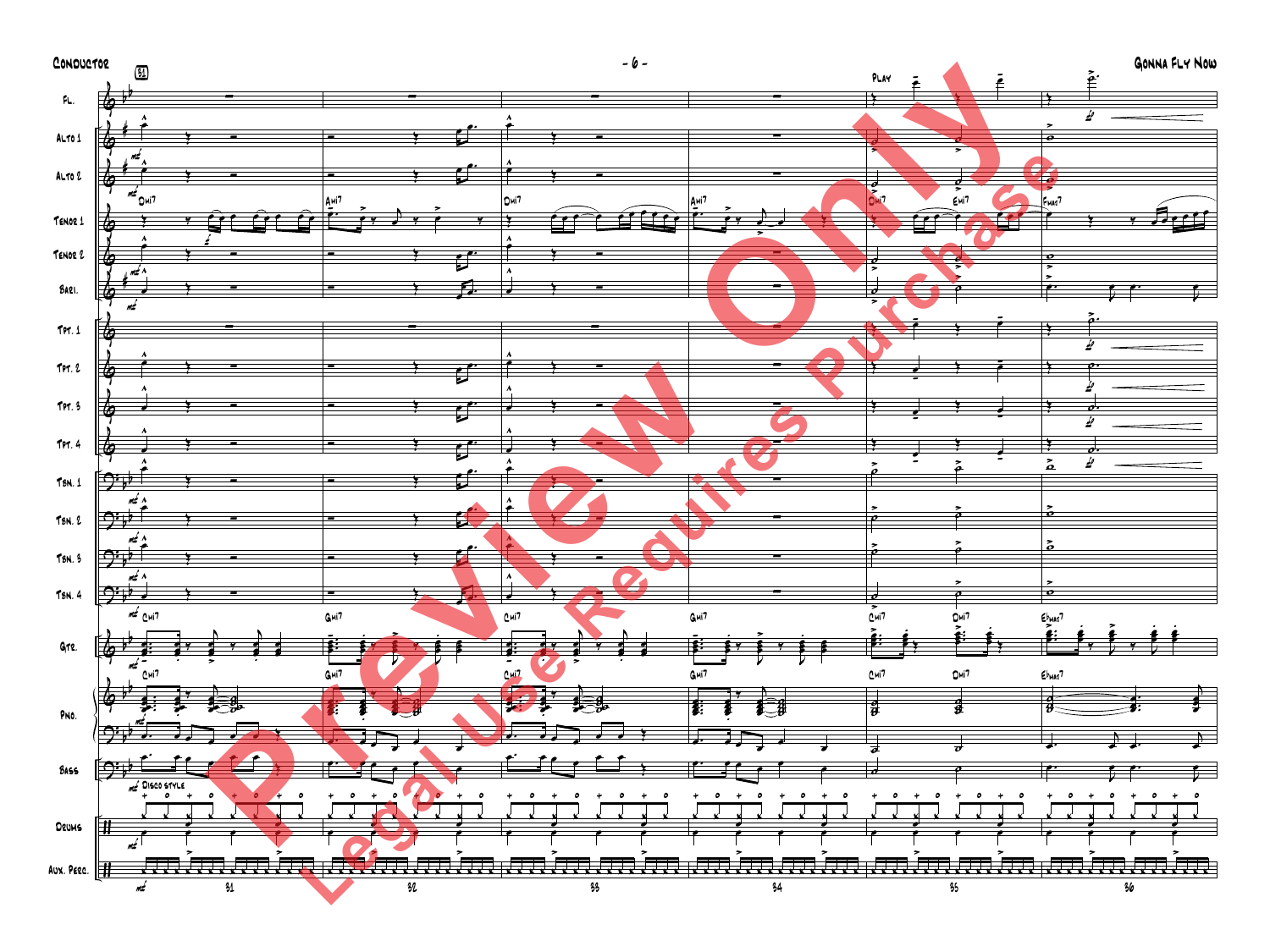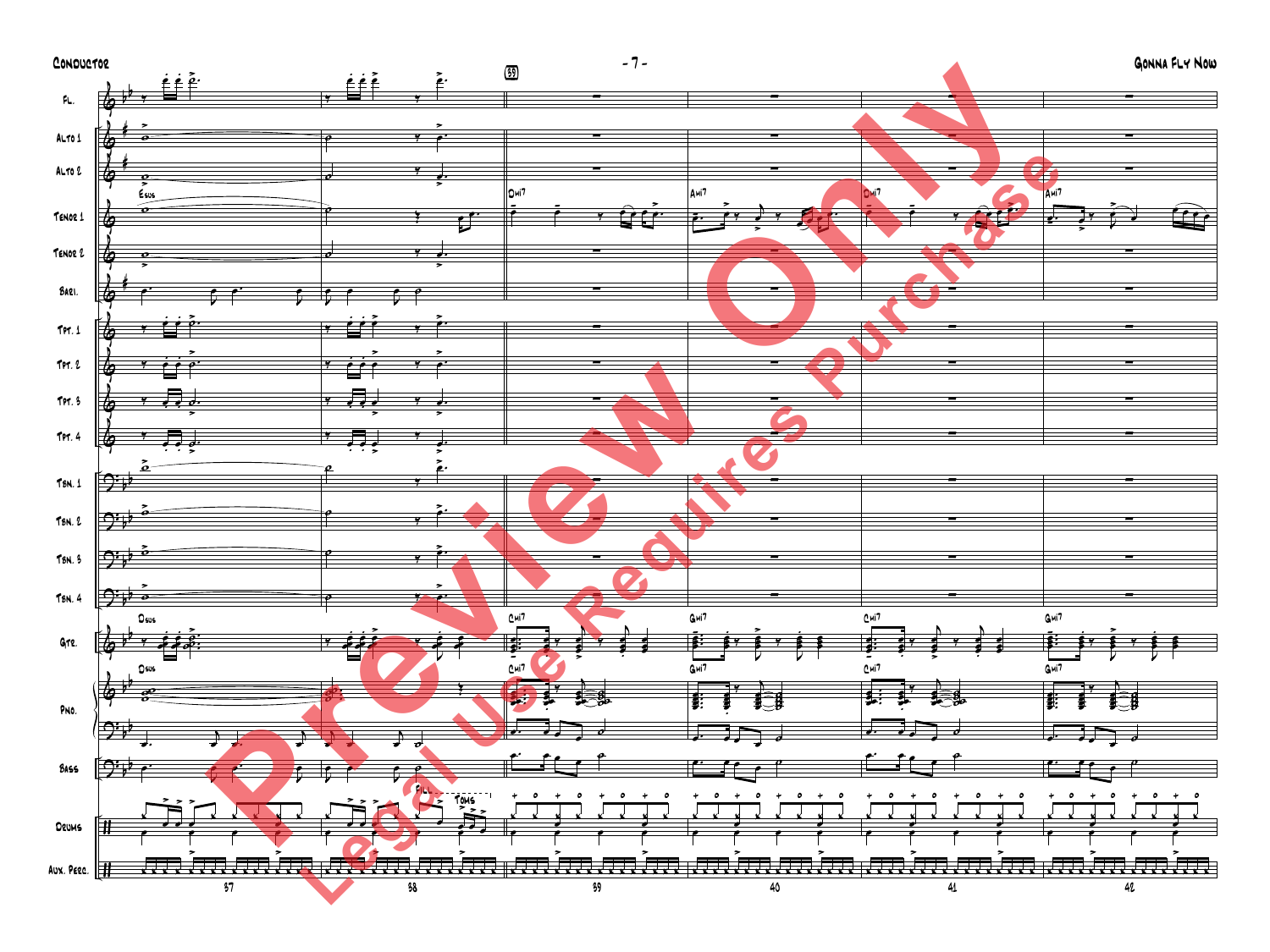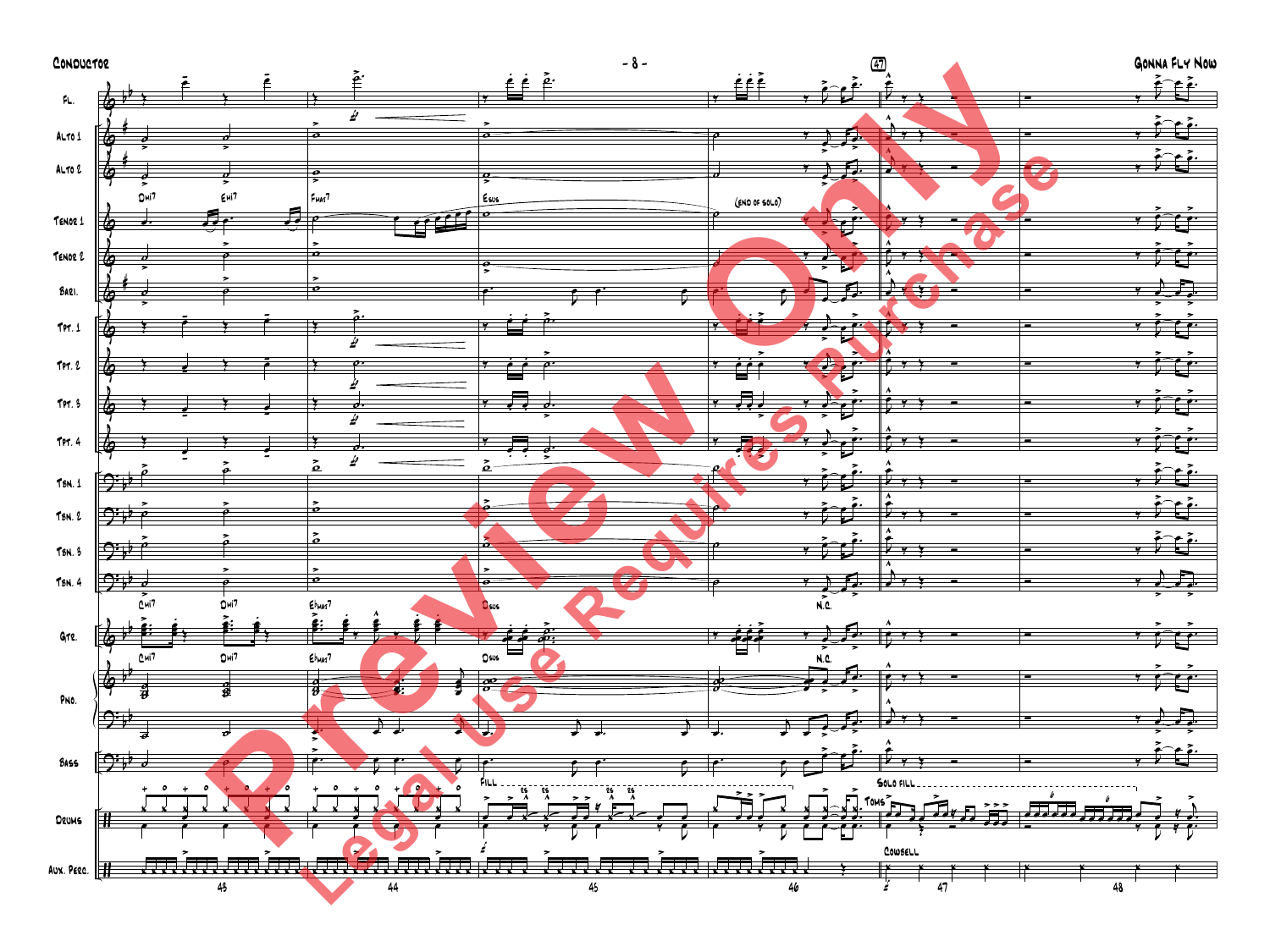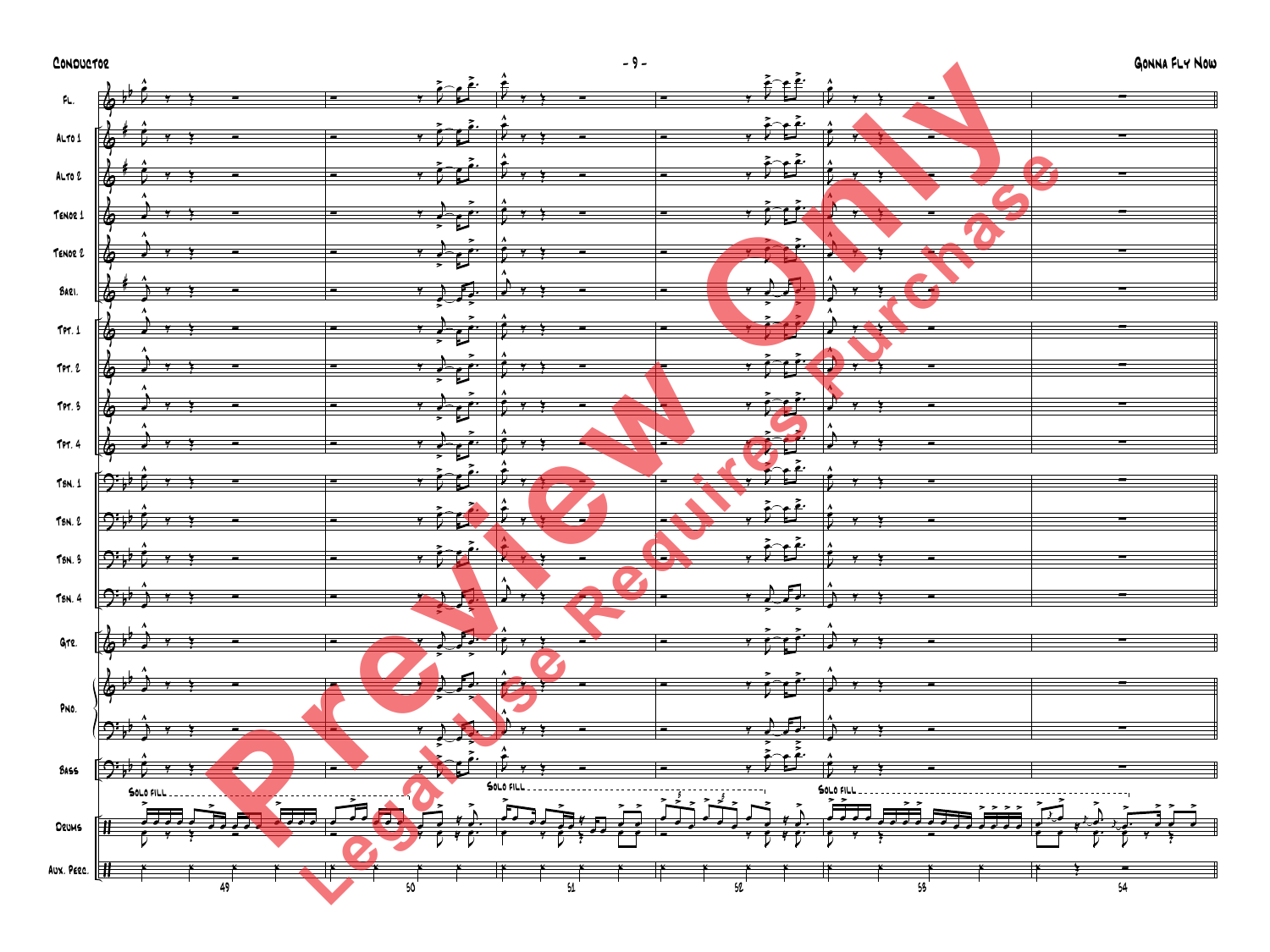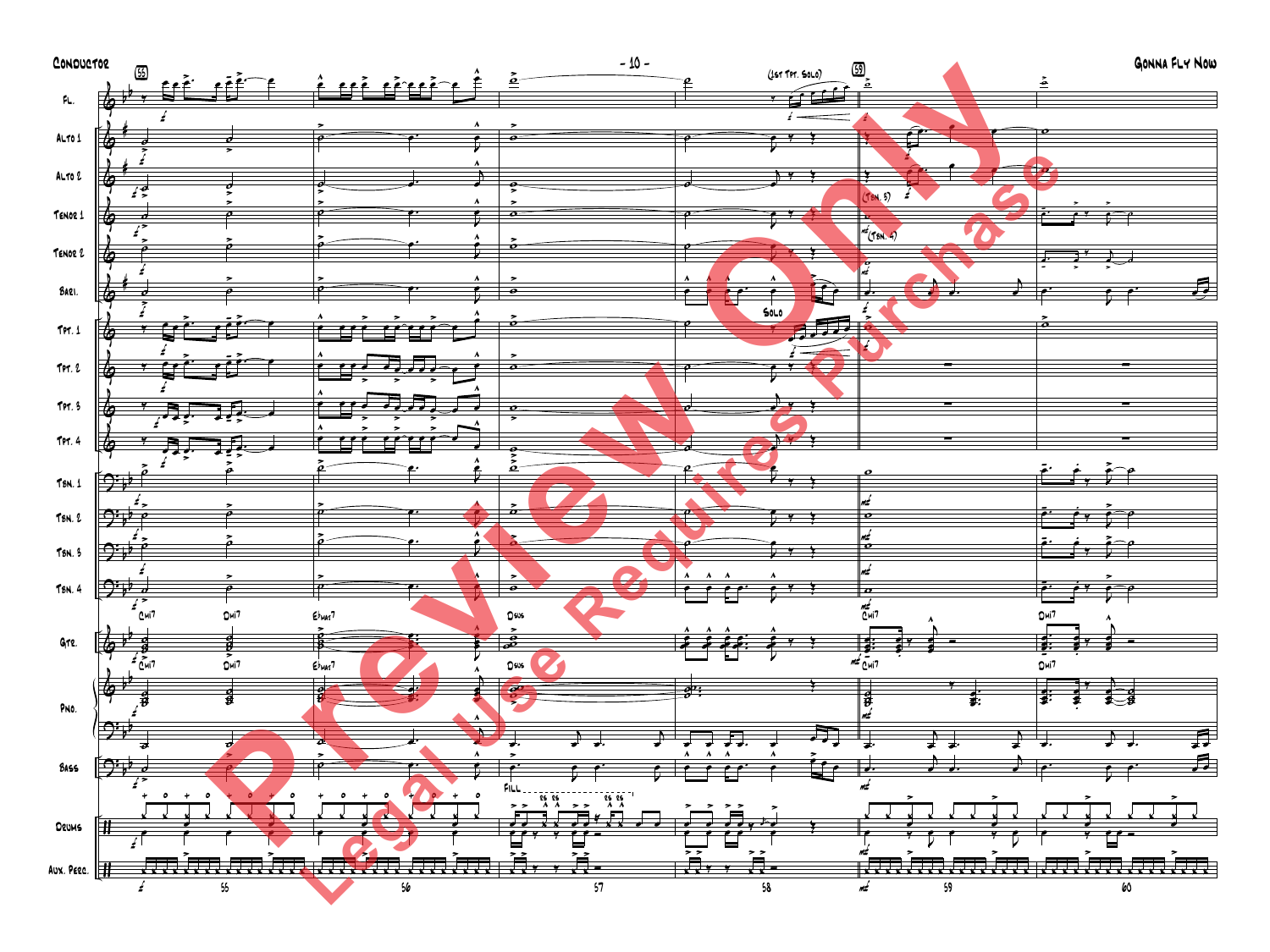